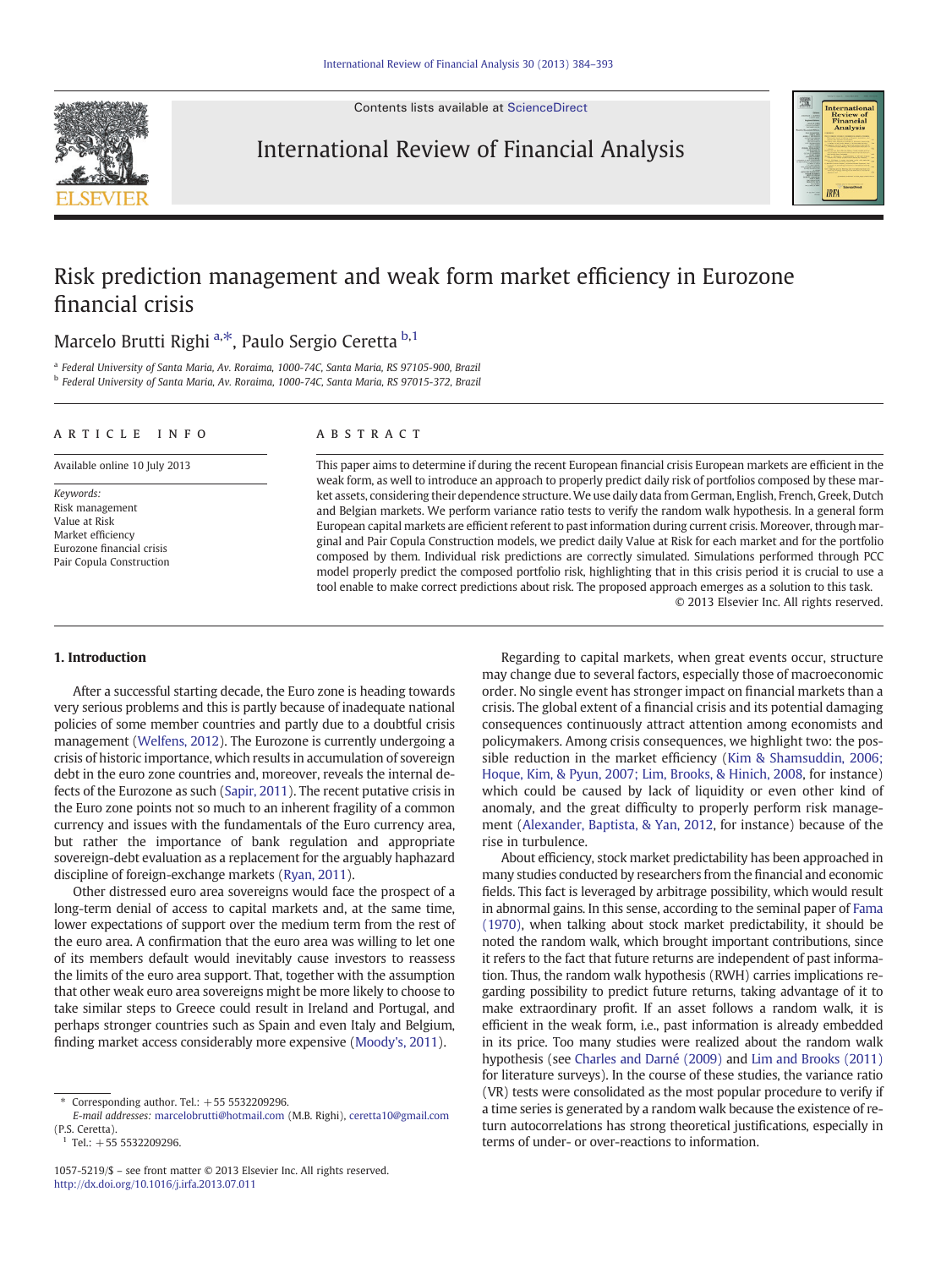Regarding to risk management, a crucial issue is the relationship between financial assets. Transmission of shocks to other countries and cross-countries correlations, beyond any fundamental link, has long been an issue of interest to academics, fund managers and traders, as it has important implications for portfolio allocation and asset pricing [\(Kenourgios, Samitas, & Paltalidis, 2011\)](#page--1-0). Thus, an inappropriate model for dependence can lead to suboptimal portfolios and inaccurate risk exposure assessments. Traditionally, correlation is used to describe dependence between random variables, but recent studies, as that realized by [Embrechts, Lindskog, and McNeil \(2003\),](#page--1-0) have ascertained the superiority of copulas to model dependence, because a copula function can deal with non-linearity, asymmetry, serial dependence and also the well-known heavy-tails of financial asset marginal and joint probability distribution.

A copula is a function that links univariate marginal to their multivariate distribution. Since it is always possible to map any vector of random variables into a vector with uniform margins, we are able to split the margins of that vector and a digest of the dependence, which is the copula. Despite literature on copulas is consistent, great part of the research is still limited to bivariate case. Thus, constructing higher dimensional copulas is the natural next step, even this being not an easy task. Apart from multivariate Gaussian and Student, selection of higher-dimensional parametric copulas is still rather limited [\(Genest,](#page--1-0) [Rémillard, & Beaudoin, 2009](#page--1-0)).

The developments in this area tend to hierarchical, copula-based structures. It is very possible that the most promising of these is the pair-copula construction (PCC). Originally proposed by [Joe \(1996\)](#page--1-0), it has been further discussed and explored in the literature for questions of inference and simulation. PCC is based on a decomposition of a multivariate density into bivariate copula densities, of which some are dependence structures of unconditional bivariate distributions, and the rest are dependence structures of conditional bivariate distributions. Applications to financial data have shown that these PCC models outperform other multivariate copula models in predicting log-returns of equity portfolios.

Thus, this paper aims to determine if during the recent European financial crisis European financial markets are efficient in the weak form, as well to introduce a form of properly predict the daily risk of portfolios composed by these markets assets, considering their dependence structure. To that, we use data of the German, English, French, Greek, Dutch and Belgian markets. For each market, we perform VR tests to verify the random walk hypothesis. Moreover, through marginal and PCC models, we predict the daily Value at Risk (VaR) for each market and the portfolio composed by them.

The paper has two main contributions for financial literature and market practitioners: i) it extends RWH testing literature on crisis periods for Eurozone debt crisis, in order to identify if one can or cannot obtain arbitrage profits during this turbulent period; and ii) it indicates a statistical tool (PCC) that properly predicts daily risk for a portfolio composed by relevant stock markets directly affected by Eurozone debt crisis, which could be a solution for risk management in this volatile period.

The remaining of this paper is structured as follows: Section 2 presents the material and methods, exposing utilized data and procedures in order to fulfill the proposed objective; [Section 3](#page--1-0) presents the obtained results and their discussion; [Section 4](#page--1-0) brings study conclusions; [Appendix A](#page--1-0) exposes the copula families utilized in PCC estimation.

### 2. Material and methods

We collect daily prices of the DAX (Germany), FTSE (England), CAC (France), GDAT (Greece), AEX (Netherlands) and BFX (Belgic) market index, in the period from May, 2010 to April 2012, totalizing 484 observations. The choice for this period is justified by the fact that it represents the start of the effects due to the current Eurozone crisis, marked through structural change tests by [Righi and Ceretta \(2011\),](#page--1-0) up to the present date. The number of selected countries is justified by PCC estimation and simulation computational cost, which grows exponentially with dimension number. Further, investment diversification benefits exponentially reduce with portfolio assets number. With this in mind, we opt for six markets. These countries are between the most relevant capital markets in the Eurozone, and the crisis was originated by Greek economic issues. The last 100 observations are reserved for VaR predictions in out-sample analysis.

#### 2.1. Market efficiency analysis

To perform market efficiency analysis during crisis period, we apply VR tests in the logarithmic differences (log-returns) for collected daily prices. The first is the VR test by [Lo and Mackinlay \(1988\)](#page--1-0). The key feature about this test is that if a variable follows a random walk, its variance for  $q$  periods is  $q$  times the variance for one period. The VR used in this test is represented by formulation (1).

$$
VR(y; k_i) = \left\{ \frac{1}{Tk} \sum_{i=k+1}^{T} (y_t + \dots + y_{t-k} - k\hat{\mu})^2 \right\} \div \left\{ \frac{1}{T} \sum_{t=1}^{T} (y_t - \hat{\mu})^2 \right\}.
$$
 (1)

In (1),  $y_t$  is an observation from a time series at period *t*;  $\hat{\mu}$  is the mean of y;  $T$  is the number of observations;  $k$  is the number of lags. [Lo](#page--1-0) [and Mackinlay \(1988\)](#page--1-0) propose the tests  $M_1$  and  $M_2$ . If  $y_t$  is independent and identically distributed (*i.i.d.*), then the test  $M_1$  is asymptotically normally distributed. However, this supposition does not stand when there is presence of conditional heteroscedasticity. The  $M<sub>2</sub>$  test is robust to this question.  $M_1$  and  $M_2$  tests are represented by formulations (2) and (3), respectively.

$$
M_1(y, k_i) = [VR(y; k) - 1] \times \left[\frac{2(2k-1)(k-1)}{3kT}\right]^{-\frac{1}{2}}.
$$
 (2)

$$
M_2(y, k_i) = [\text{VR}(y; k) - 1] \times \left\{ \sum_{j=1}^{k-1} \left[ \frac{2(k-j)}{k} \right]^2 \delta_j \right\}^{-\frac{1}{2}}.
$$
 (3)

In (3), 
$$
\delta_j = \left\{ \sum_{t=j+1}^T (y_t - \widehat{\mu})^2 (y_{t-j} - \widehat{\mu})^2 \right\} \div \left\{ \left[ \sum_{t=1}^T (y_t - \widehat{\mu}) \right]^2 \right\}.
$$

The difficulty of interpretation of these tests is that distinct values for k can change the result. In that sense, [Chow and Denning \(1993\)](#page--1-0) propose the multiple VR test. This test is represented by formulation (4).

$$
MV(y) = \sqrt{T \max_{1 \le i \le m} |M_{1,2}(y; k_i)|}.
$$
 (4)

In (4),  $M_{1,2}(y;k<sub>i</sub>)$  are the individuals VR tests, exposed in (2) and (3); T is the number of observations. This test follows a student maximus modulus (SMM) distribution with  $m$  and  $T$  as degrees of freedom.

[Wright \(2000\)](#page--1-0) proposes non-parametric VR tests based in the rank  $(R_1, R_2)$  and sign  $(S_1)$  of the variables. These tests are represented by formulations  $(5)$ ,  $(6)$  and  $(7)$ .

$$
R_1(k_i) = \left[\frac{(1/Tk)\sum_{t=k+1}^T (r_{1,t} + \cdots r_{1,t-k})^2}{(1/T)\sum_{t=1}^T r_{1,t}^2} - 1\right] \times \left[\frac{2(2k-1)(k-1)}{3kT}\right]^{-\frac{1}{2}}.
$$
(5)

$$
R_2(k_i) = \left[ \frac{(1/Tk)\sum_{t=k+1}^T (r_{2,t} + \cdots r_{2,t-k})^2}{(1/T)\sum_{t=1}^T r_{2,t}^2} - 1 \right] \times \left[ \frac{2(2k-1)(k-1)}{3kT} \right]^{-\frac{1}{2}}.
$$
 (6)

$$
S_1(k_i)=\left[\frac{(1/Tk)\sum_{t=k+1}^T(s_t+\cdots+s_{t-k})^2}{(1/T)\sum_{t=1}^T s_t^2}-1\right]\times\left[\frac{2(2k-1)(k-1)}{3kT}\right]^{-\frac{1}{2}}.\,\,(7)
$$

The crucial difference between  $R_1$  and  $R_2$ , is that  $r_{1,t} = r(y_t) \frac{T+1}{T+1}$  $\frac{+1}{2}$ /  $(T+1)(T-1)$  $(T+1)(T-1)$  $\left\lceil \frac{T+1}{2}/\sqrt{\frac{(T+1)(T-1)}{12}} \right\rceil$ and  $r_{2,t} = \phi^{-1}[r(y_t)/(T+1)]$ , where  $r(y_t)$  is the